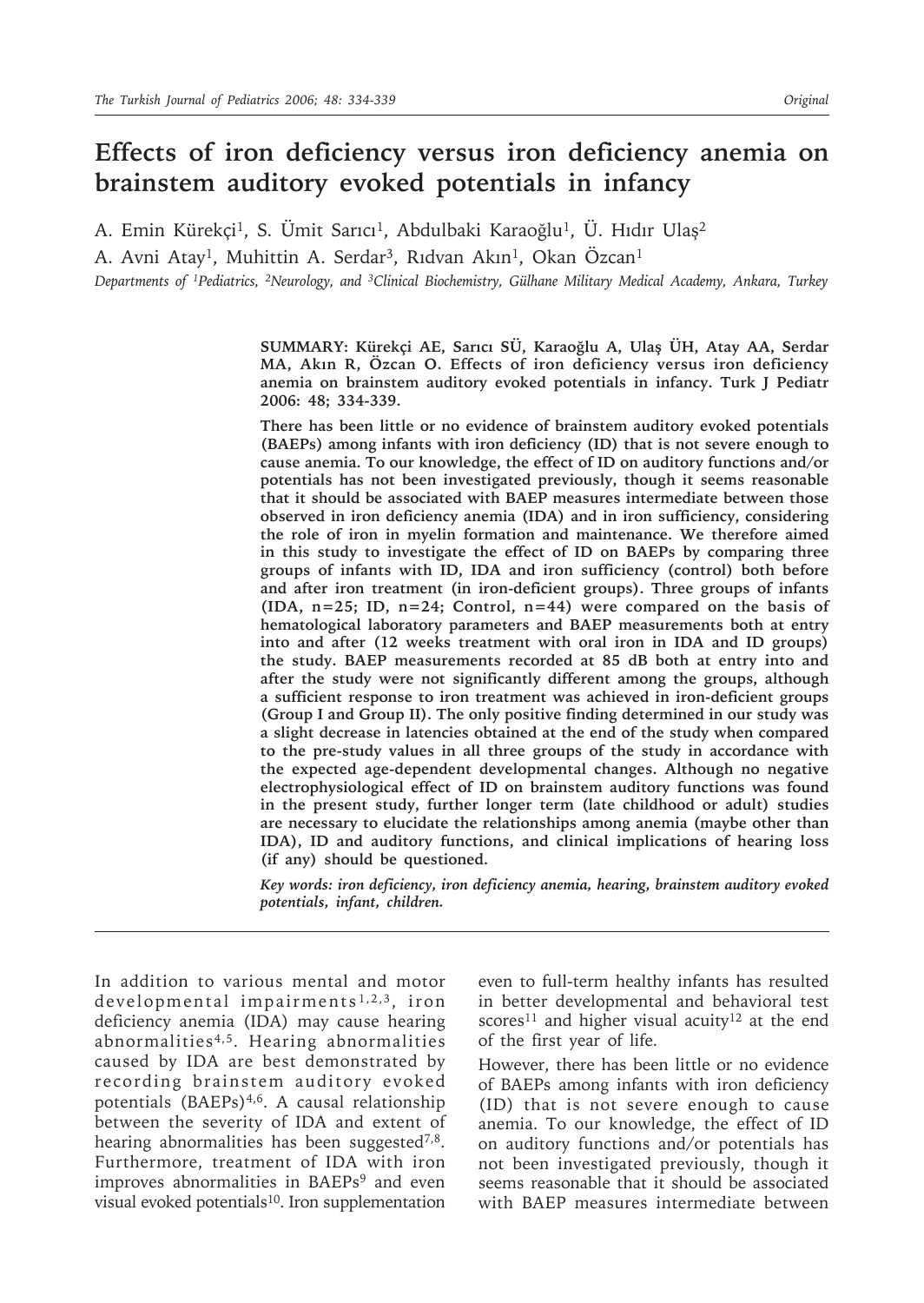those observed in IDA and in iron sufficiency, considering the role of iron in myelin formation and maintenance. We therefore aimed in this study to investigate the effect of ID on BAEPs by comparing three groups of infants with ID, IDA and iron sufficiency (control) both before and after iron treatment (in iron-deficient groups).

## **Material and Methods**

This study was performed at the Department of Pediatrics of Gülhane Military Medical Academy between October 2002 and February 2004. All iron-deficient (either only ID or IDA) infants of 6 to 24 months of age diagnosed and followed up during the study period on an outpatient basis were included in the study. Patients admitted with symptoms associated with anemia or those admitted with various complaints other than anemia and found anemic or iron deficient during physical and laboratory examination were included, and the following hematological laboratory investigations were performed: a venous complete blood count including hemoglobin (Hb), mean corpuscular volume (MCV) and red cell distribution width (RDW), serum ferritin, and free erythrocyte protoporphyrin (FEP) when possible. Patients with a serum Hb level of  $\langle 11.0 \text{ g/d} \rangle$ , MCV of <70 fl, RDW of ≥16%, serum ferritin level of  $\langle 12 \text{ mg/L} \rangle$  and FEP of  $\geq 1.77 \text{ \mu mol}$ L/100 µg/dl erythrocytes were deemed to have IDA4,13,14 and constituted Group I (IDA group, n=32), whereas those with a serum Hb level of ≥11.5 g/dl, MCV of <70 fl, RDW of  $\geq 16\%$ , and serum ferritin level of <12 mg/L were deemed to be iron-deficient<sup>4,13,14</sup> and constituted Group II (ID group, n=35). During the study period one respective healthy infant for a study patient was chosen as the control case, and these cases constituted the control group (Group III, totally 65 cases). All the cases in the control group had the same laboratory investigations at the study entry, and those with any clues suggesting either ID or IDA were excluded from the study.

The study groups (Group I and Group II) were treated with a daily dose of oral iron sulfate (5 mg/kg) for 12 weeks, and the study was terminated afterwards.

In all three groups, BAEP measurements were made twice – at the entry into the study and 12 weeks after the start of the study. In all cases, a complete ear and hearing examination was performed before the study to exclude any outer and middle ear pathologies. The potentials were recorded as described in detail elsewhere4,6. BAEP measurements were performed without any pharmacological sedation after feeding during spontaneous sleep. Absolute latencies for waves I, III and V, and interpeak latencies I-III, III-V and I-V were recorded. Latency values obtained for left and right ears were averaged to represent one value in each case. Decreases in absolute waves and interpeak latencies were calculated by subtracting the first measurement from the second for each wave and interpeak latency. The same hematological laboratory investigations performed at entry into the study were repeated in all three groups at the end of the study (after 12 weeks of iron treatment for the two study groups).

Informed parental consent was obtained for each infant, especially for those in the control group, and the study was approved by the local ethics committee.

Laboratory characteristics, absolute wave latencies and interpeak latencies of the three groups in the study were compared using ANOVA test with post-hoc multiple comparison of Tukey or Tamhane tests.

### **Results**

The study was completed with 25, 24 and 44 cases in the IDA (Group I), ID (Group II) and control (Group III) groups, respectively, as 7, 11 and 21 cases from the three groups, respectively, either were excluded from the study due to various reasons, such as diagnosis of chronic diseases during the study period, or they could not complete the study because some parents did not wish to continue.

There were 12, 10 and 21 male infants in the study groups, respectively. Mean age of the cases in the three groups were  $14.6 \pm 3.7$ ,  $13.2 \pm 2.6$ , and  $13.1 \pm 2.7$  months (range=8-24 months), respectively.

At the study entry, there were significant differences among the hematological parameters of the three groups. MCV and ferritin values were significantly lower and RDW values significantly higher in the IDA and ID groups when compared to the control group. Hb values were significantly lower in Group I when compared to the other two groups (Table I).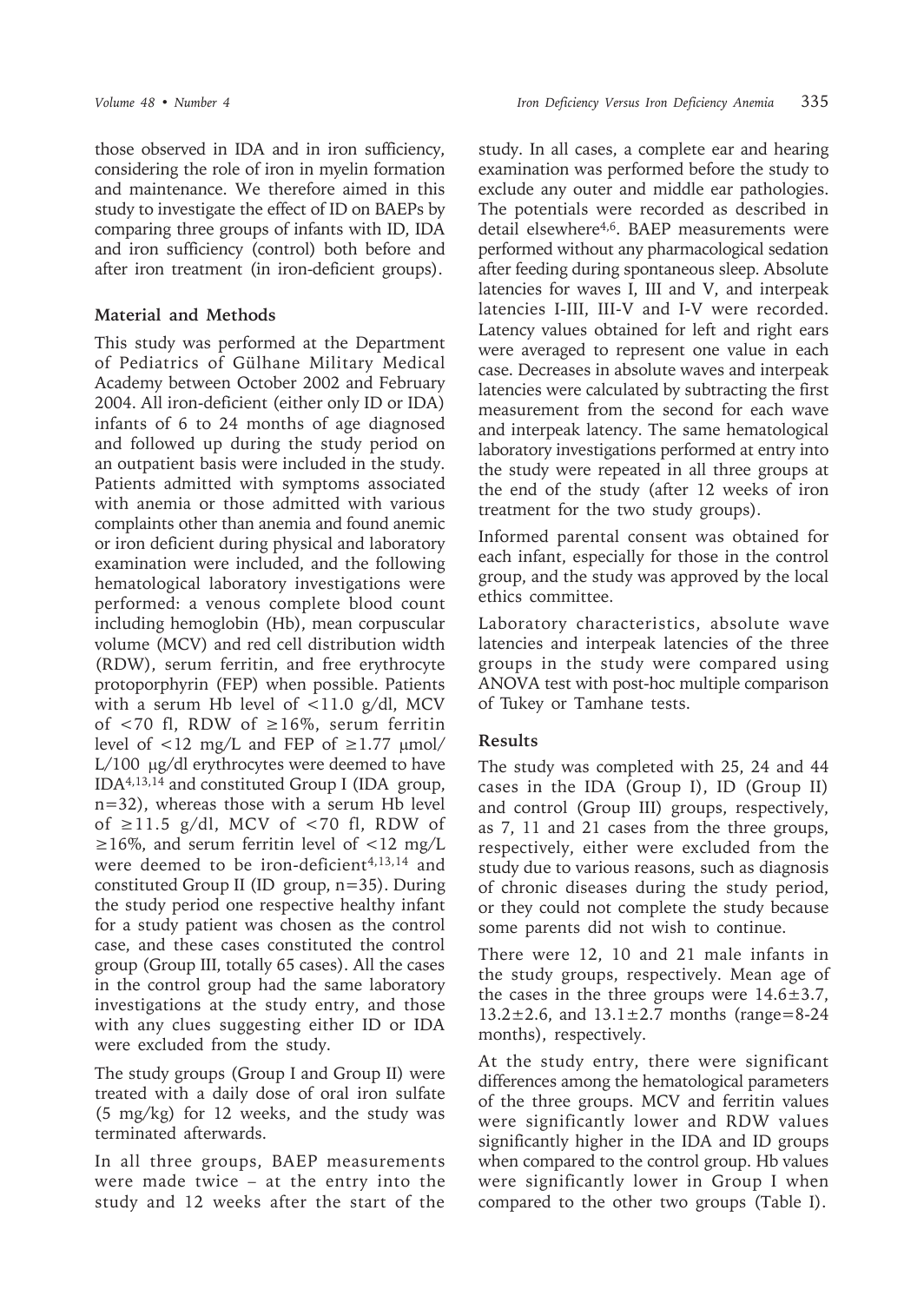| Hematological parameter         | Group I<br>(Iron deficiency anemia)<br>$(n=25)$ | Group II<br>(Iron deficiency)<br>$(n=24)$ | Group III<br>(Control)<br>$(n=44)$ | p value                                                      |
|---------------------------------|-------------------------------------------------|-------------------------------------------|------------------------------------|--------------------------------------------------------------|
| Hemoglobin $(g/dl)$             | $8.1 \pm 1.1$                                   | $11.9 \pm 0.5$                            | $12.5 \pm 0.8$                     | $I-II = < 0.001$<br>$I-III = < 0.001$<br>$II$ -III=0.058     |
| Mean corpuscular volume (fl)    | $62 \pm 7$                                      | $66 \pm 8$                                | $84 \pm 5$                         | $I-II = 0.06$<br>$I-III = < 0.001$<br>$II$ -III= $< 0.001$   |
| Red cell distribution width (%) | $19 \pm 3$                                      | $18 \pm 4$                                | $12 \pm 3$                         | $I-I = 0.326$<br>$I-III = < 0.001$<br>$II$ - $III = < 0.001$ |
| Ferritin (mg/L)                 | $5 \pm 4$                                       | $6 \pm 4$                                 | $22 \pm 7$                         | $I-I = 0.386$<br>$I-III = < 0.001$<br>$II-III = < 0.001$     |

|  | Table I. Hematological Parameters of the Study and Control Groups at Entry into the Study* |  |  |  |  |  |  |  |  |  |  |  |
|--|--------------------------------------------------------------------------------------------|--|--|--|--|--|--|--|--|--|--|--|
|--|--------------------------------------------------------------------------------------------|--|--|--|--|--|--|--|--|--|--|--|

\* Values are given as mean ± SD.

BAEP measurements recorded at 85 dB both at entry into and after the study were not significantly different among the groups (Tables II and III). There were slight decreases in latencies measured after the study, though not significant, in each of the three groups when compared to the pretreatment values (Fig. 1). After 12 weeks of oral iron treatment in iron deficiency groups (IDA and ID groups) satisfactory responses were achieved, and there were no significant differences among the groups with respect to hematological parameters measured at the end of the treatment (Table IV).

**Table II.** Brainstem Auditory Evoked Potentials of the Study and Control Groups Recorded at 85 dB at Entry into the Study\*

| Absolute wave latency or<br>interpeak latency (IPL) | Group I<br>(Iron deficiency anemia)<br>$(n=25)$ | Group II<br>(Iron deficiency)<br>$(n=24)$ | Group III<br>(Control)<br>$(n=44)$ | p value |
|-----------------------------------------------------|-------------------------------------------------|-------------------------------------------|------------------------------------|---------|
| Wave I                                              | $1.84 \pm 0.08$                                 | $1.78 \pm 0.08$                           | $1.82 \pm 0.06$                    | > 0.05  |
| Wave III                                            | $4.42 \pm 0.07$                                 | $4.68 \pm 0.06$                           | $4.65 \pm 0.05$                    | >0.05   |
| Wave V                                              | $5.94 \pm 0.05$                                 | $5.9 \pm 0.08$                            | $5.96 \pm 0.06$                    | > 0.05  |
| <b>IPL I-III</b>                                    | $3.14 \pm 0.07$                                 | $3.22 \pm 0.07$                           | $3.25 \pm 0.06$                    | > 0.05  |
| <b>IPL III-V</b>                                    | $2.16 \pm 0.05$                                 | $2.12 \pm 0.06$                           | $2.18 \pm 0.07$                    | > 0.05  |
| <b>IPL I-V</b>                                      | $5.05 \pm 0.06$                                 | $4.95 \pm 0.08$                           | $5.1 \pm 0.05$                     | > 0.05  |

\* Values (msec) are given as mean ± SD.

|  | Table III. Brainstem Auditory Evoked Potentials of the Study and Control Groups Recorded at |  |                                |  |  |  |
|--|---------------------------------------------------------------------------------------------|--|--------------------------------|--|--|--|
|  |                                                                                             |  | 85 dB at the End of the Study* |  |  |  |

| Absolute wave latency or<br>interpeak latency (IPL) | Group I<br>(Iron deficiency anemia)<br>$(n=25)$ | Group II<br>(Iron deficiency)<br>$(n=24)$ | Group III<br>(Control)<br>$(n=44)$ | p value |
|-----------------------------------------------------|-------------------------------------------------|-------------------------------------------|------------------------------------|---------|
|                                                     |                                                 |                                           |                                    |         |
| Wave I                                              | $1.8 \pm 0.06$                                  | $1.76 \pm 0.07$                           | $1.78 \pm 0.05$                    | >0.05   |
| Wave III                                            | $4.24 \pm 0.08$                                 | $4.3 \pm 0.07$                            | $4.34 \pm 0.06$                    | >0.05   |
| Wave V                                              | $5.8 \pm 0.06$                                  | $5.74 \pm 0.06$                           | $5.7 \pm 0.07$                     | >0.05   |
| <b>IPL I-III</b>                                    | $3.04 \pm 0.06$                                 | $3.08 \pm 0.06$                           | $3.1 \pm 0.07$                     | >0.05   |
| <b>IPL III-V</b>                                    | $2.08 \pm 0.06$                                 | $2.06 \pm 0.05$                           | $2.1 \pm 0.06$                     | >0.05   |
| IPL I-V                                             | $4.9 \pm 0.04$                                  | $4.88 \pm 0.06$                           | $4.92 \pm 0.06$                    | >0.05   |

\* Values (msec) are given as mean ± SD.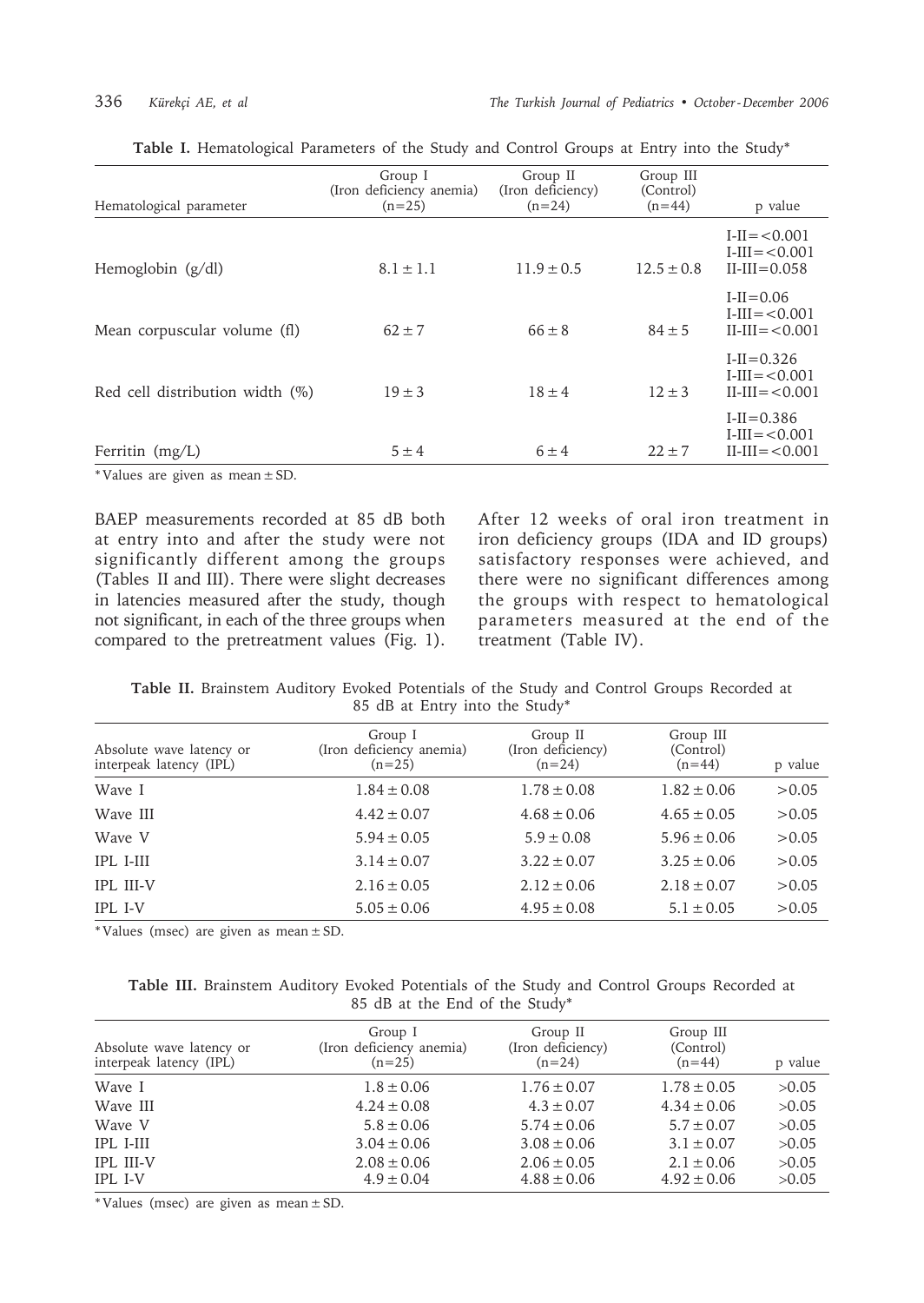

**Fig. 1.** Schematic demonstration of the absolute wave and interpeak latencies in the study and control groups recorded at 85 dB at entry into and after the study (B; before, A; after the study).

**Table IV.** Hematological Parameters of the Study and Control Groups at the End of the Study\*

| Hematological parameter         | Group I<br>(Iron deficiency anemia)<br>$(n=25)$ | Group II<br>(Iron deficiency)<br>$(n=24)$ | Group III<br>(Control)<br>$(n=44)$ | p value |
|---------------------------------|-------------------------------------------------|-------------------------------------------|------------------------------------|---------|
| Hemoglobin $(g/dl)$             | $12.8 \pm 0.8$                                  | $13.4 \pm 0.7$                            | $13.2 \pm 0.5$                     | > 0.05  |
| Mean corpuscular volume (fl)    | $82 \pm 5$                                      | $85 \pm 6$                                | $86 + 7$                           | > 0.05  |
| Red cell distribution width (%) | $14 \pm 4$                                      | $13 \pm 5$                                | $13 \pm 4$                         | > 0.05  |
| Ferritin $(mg/L)$               | $22 \pm 6$                                      | $28 + 4$                                  | $19 + 8$                           | > 0.05  |

\* Values are given as mean  $\pm$  SD.

### **Discussion**

The association between IDA and hearing loss and/or BAEP abnormalities was first questioned in a study from China7. In that study, 48 infants with ID were compared with 30 healthy control infants, and a direct relationship between the severity of IDA and the degree of BAEP abnormality was reported. Although response to iron treatment was evaluated in only four infants in that study<sup>7</sup>, a positive effect of iron treatment on BAEP abnormalities in IDA was later demonstrated in an experimental study9. However, in a further study conducted at our center neither abnormality nor any improvement in response to oral iron treatment in BAEP measurements in infants with IDA in comparison to healthy control infants could be detected<sup>6</sup>. Our explanation was that mild to moderate anemia might not be severe enough to cause any electrophysiologically demonstrated hearing loss. However, another study performed in Chile has shown that early (at 6 months of age) IDA caused a significant BAEP abnormality (longer central conduction times) both at 6 months of age and at 12 and 18 months of age even after appropriate treatment of IDA4. According to the authors, ID could interfere directly with neurotransmission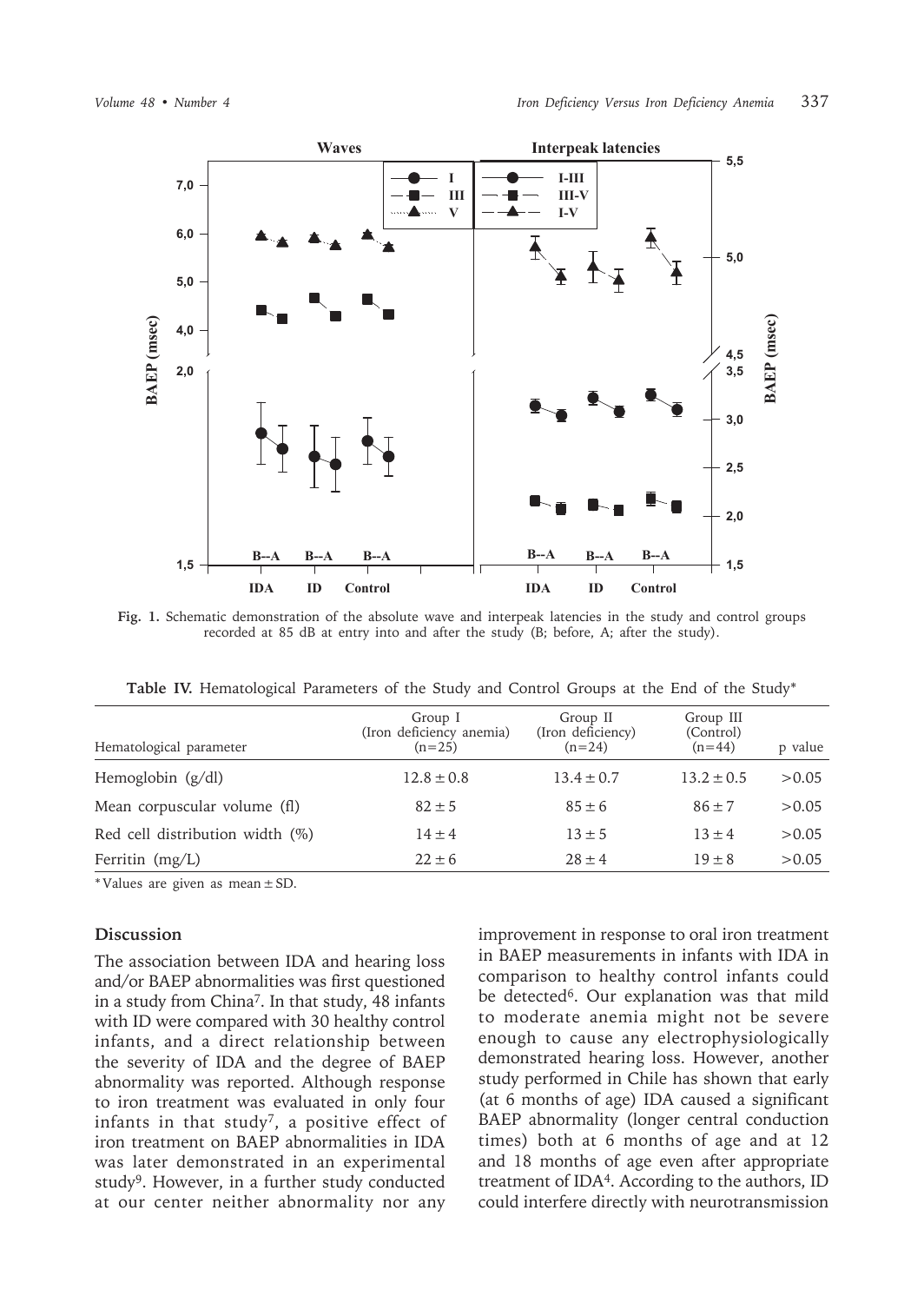in the auditory pathway or indirectly by altering certain processes that modulate brainstem auditory activity. The same group also revealed in an animal model that IDA in infancy has some effects that cannot readily be corrected with treatment<sup>15</sup>. Authors have questioned how longer term effects of IDA would be on BAEPs of infants with IDA, and investigated the BAEP responses of previously studied and treated infants in their first study<sup>4</sup> at four years of age<sup>5</sup>. Interestingly former (infantile) IDA children still had BAEP abnormalities demonstrated by significantly longer absolute latencies for all BAEP waves and interpeak latencies (except for I-III interval) at four years. The authors have postulated that these abnormalities are due to impaired myelination since iron is required for the functioning of several neurotransmission systems, myelination, and neuronal metabolic activity. According to their explanation, iron is intimately involved in oligodendrocyte function and the associated production and maintenance of myelin<sup>16,17</sup>. Thus, disruption in the availability of iron should impede myelination since oligodendrocytes have a primary role in myelin production and they depend on iron availability for normal function<sup>18</sup>. When we compare their hypothesis to our findings (if it had been true), we would have had abnormal BAEP findings in both IDA and ID groups if iron deficiency were responsible for BAEP abnormalities. However, we could not demonstrate any abnormalities (increases in latencies) in either the IDA or ID groups, in which iron deficiency was the rule. Also in accordance with our previous study6, there were no significant differences among the IDA, ID and control groups with respect to BAEP values obtained before and after the study. This is also in concert with why formerly iron-deficient infants do not exhibit any significant hearing loss despite prominent electrophysiological brainstem auditory abnormalities.

The only positive finding in our study was a slight decrease in latencies obtained at the end of the study when compared to the pre-study values in all three groups in the study. This is an expected finding since myelination is an age-dependent process, and progressively shorter latencies until adult levels are achieved by increasing speed of transmission through sensory pathways, resulting in large part from increased myelination<sup>19,20,21</sup>.

In conclusion, we could not detect any significant differences in brainstem auditory potentials of infants with IDA and ID when compared to healthy control infants. Furthermore, appropriate iron treatment of these irondeficient (either IDA or ID) infants did not provide any extra improvements in BAEP measurements after 12 weeks. Although there was no negative electrophysiological effect of iron deficiency on brainstem auditory functions in the present study, further longer term (late childhood or adult) studies are necessary to elucidate the relationships among anemia (maybe other than IDA), iron deficiency and auditory functions, and clinical implications of hearing loss (if any) should be questioned.

### **REFERENCES**

- 1. Dallman PR. Manifestation of iron deficiency. Semin Hematol 1982; 19: 19-30.
- 2. Oski F. The non-hematologic manifestations of iron deficiency. Am J Dis Child 1979; 133: 315-322.
- 3. Grantham-McGregor S, Ani C. A review of studies on the effect of iron deficiency on cognitive development in children. J Nutr 2001; 131: 649S-668S.
- 4. Roncagliolo M, Garrido M, Walter T, Peirano P, Lozoff B. Evidence of altered central nervous system development in infants with iron deficiency anemia at 6 mo: delayed maturation of auditory brainstem responses. Am J Clin Nutr 1998; 68: 683-690.
- 5. Algarin C, Peirano P, Garrido M, Pizarro F, Lozoff B. Iron deficiency anemia in infancy: long-lasting effects on auditory and visual system functioning. Pediatr Res 2003; 53: 217-223.
- 6. Sarıcı SÜ, Serdar MA, Dündaröz MR, et al. Brainstem auditory-evoked potentials in iron-deficiency anemia. Pediatr Neurol 2001; 24: 205-208.
- 7. Li YY, Wang HM, Wang WG. The effect of iron deficiency anemia on the auditory brainstem response in infant (Chinese). Chung-Hua I Hsueh Tsa Chih 1994; 74: 367-369, 392.
- 8. Shankar N, Tandon OP, Bandhu R, Madan N, Gomber S. Brainstem auditory evoked potential responses in iron-deficient anemic children. Indian J Physiol Pharmacol 2000; 44: 297-303.
- 9. Zhou B, Sun A, Wang S, Ma Y, Shen J, Wang Q. The effects of iron supplementation on auditory brain-stem response with iron deficiency anemia in rats. Lin Chuang Er Bi Yan Hou Ke Za Zhi 2001; 15: 173-175.
- 10. Sarıcı SÜ, Okutan V, Dündaröz MR, et al. The effect of iron supplementation on visual-evoked potentials in infants with iron-deficiency anemia. J Trop Pediatr 2001; 47: 132-135.
- 11. Lozoff B, De Andraca I, Castillo M, Smith JB, Walter T, Pino P. Behavioral and developmental effects of preventing iron-deficiency anemia in healthy full-term infants. Pediatrics 2003; 112: 846-854.